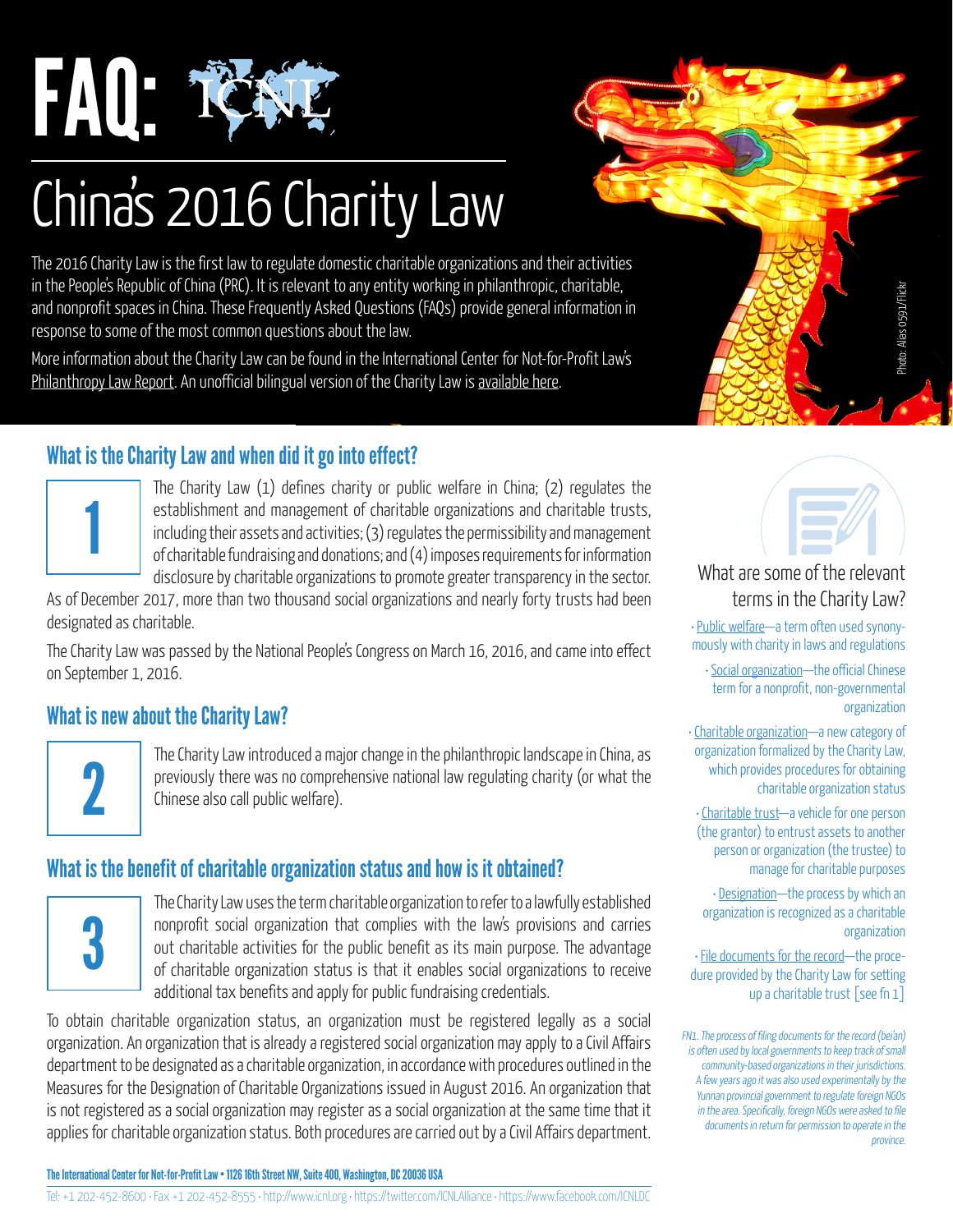# What is the benefit of a charitable trust and what is the process for establishing one?



A charitable trust is a financial arrangement that allows donors to set aside assets for a specific charitable purpose. A charitable trust does not require donors to register first as a social organization.

A charitable trust must have a charitable purpose and carry out charitable activities as defined in the Charity Law. It is set up through the appointment of a trustee,

which may either be a recognized charitable organization or a trust company. The trustee needs to file documents for the record at the local Civil Affairs department, according to the procedures outlined in Chapter 5 of the Charity Law and the Measures for Management of Charitable Trusts.

#### Does the Charity Law lower the bar for social organizations to engage in public fundraising?



Yes. In the past, only public fundraising foundations (numbering fewer than two thousand as of this writing) and a few special social organizations, such as the Chinese Red Cross and China Charity Federation, were authorized to carry out public fundraising activities. The large majority of these organizations had government backing. Non-public fundraising foundations and social organizations without

government backing found it difficult to obtain public fundraising status, and the criteria and requirements for doing so were never clearly spelled out.

The Charity Law lowers the bar for public fundraising organizations by allowing all charitable organizations that have been lawfully registered for two years and are in good standing to apply for public fundraising status (Article 22). The Charity Law includes a number of procedures that organizations must follow in connection with their public fundraising. For example, a charitable organization that intends to carry out a public fundraising event must formulate a fundraising plan and file it in advance with the Civil Affairs department in the locality where the event is to be held.

The Charity Law also allows for charitable organizations that do not have public fundraising credentials to carry out public fundraising using the platform of a credentialed charitable organization (Article 26).

#### Does the Charity Law address online fundraising?



Yes. Fundraising through the Internet is considered public fundraising (Article 23). Charitable organizations that carry out public fundraising online are to publish information about their fundraising initiatives on the Ministry of Civil Affairs' charity information platform. They may concurrently publish fundraising information on their own websites.

In July 2017, the Ministry of Civil Affairs issued two standards for online fundraising platforms: the Basic Technical Specifications for Online Fundraising Platforms for Charitable Organizations and the Basic Management Specifications for Online Fundraising Platforms for Charitable Organizations. The two standards strengthen overall supervision of online fundraising and provide that if a fundraising platform fails to pass a government assessment twice, its public fundraising qualifications will be cancelled. The standards encourage transparency and protect the rights of donors by requiring that information about a charitable organization and its fundraising qualifications and plans be posted prominently on the platform's webpage. Platforms must publicize information about their fundraising operations at least every six months. The standards require platforms to strengthen their service functions by ensuring that they treat all charitable organizations equally and do not discriminate on the basis of location, size, etc. The platforms must clearly state their fees and publicize information about the donations they receive and the donors' identities.



#### Charity and Public Welfare under the Charity Law

Article 3 of the Charity Law defines charity or public welfare as nonprofit activities carried out on a voluntary basis by natural persons, legal persons, or other entities, using such means as donating assets or providing the following types of services:

(1) Poverty alleviation and assistance

(2) Eldercare, aid for orphans, aid for the ill, assistance for the disabled, or special aid

(3) Relief from damage caused by natural disasters, disasters caused by accidents, public health incidents, and other emergencies

(4) Promotion of the development of education, science, culture, health, and sports

(5) Prevention and control of pollution and other public harms, and protection and improvement of the environment

(6) Other public welfare activities compliant with provisions of the law.

#### The Charity Law and Public Fundraising

Article 23 of the Charity Law defines public fundraising as raising funds using the following methods:

(1) Donation boxes in public places

(2) Public charitable events, such as performances, competitions, exhibitions, auctions, and galas

(3) The dissemination of fundraising information through radio, television, newspapers, the internet, and other media

(4) Other public fundraising means.

A charitable organization may carry out public fundraising using donation boxes and public charitable events within the administrative area in which it has obtained charitable organization status. If it seeks to carry out public fundraising elsewhere using either of these methods, it must file documentation for the record at the Civil Affairs department in the locality in which the fundraising will be conducted.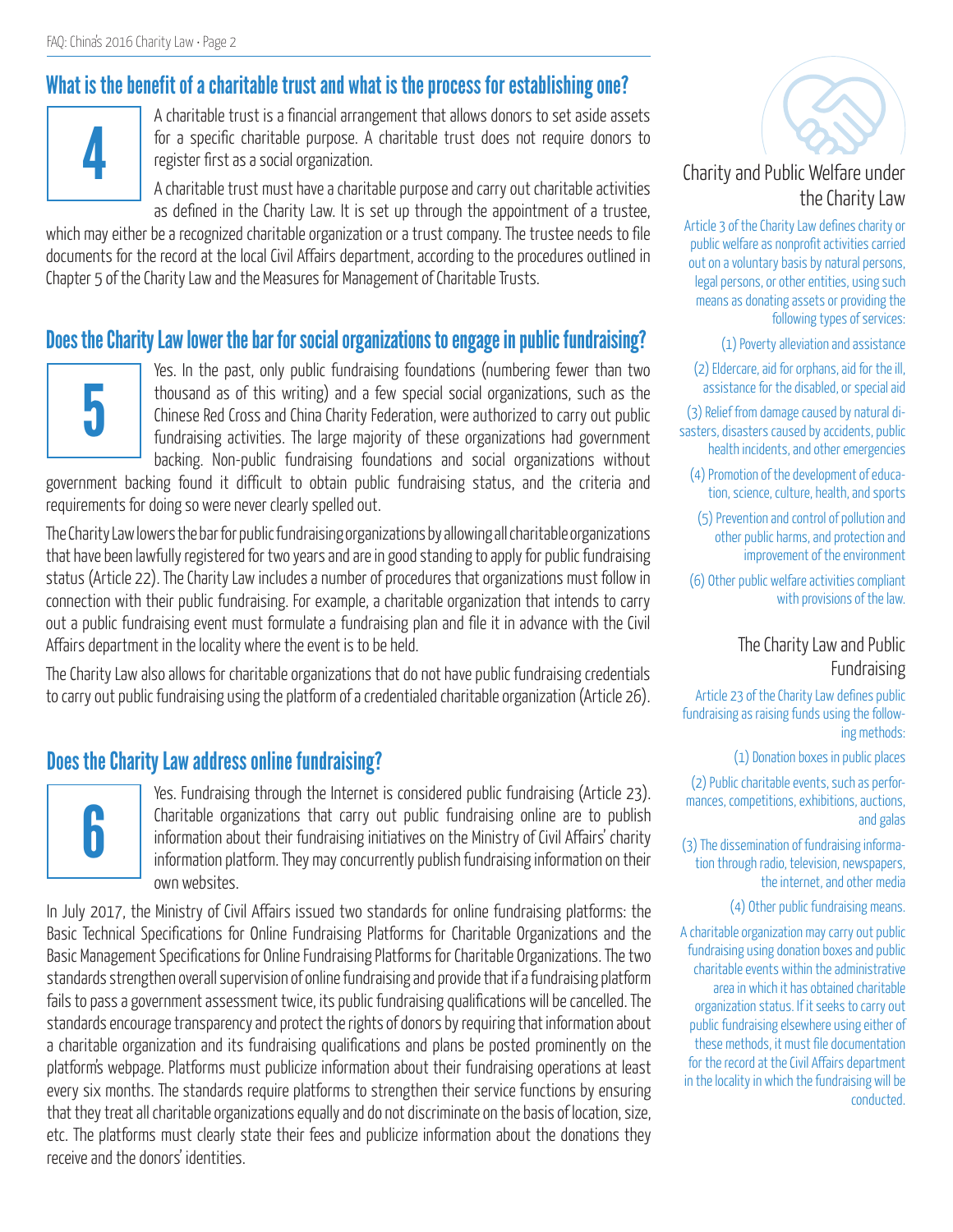# How does a charitable organization qualify for public fundraising credentials?



According to Article 22 of the Charity Law, charitable organizations that have been lawfully registered for at least two years may apply for public fundraising credentials at the Civil Affairs department at which they are registered. The department must issue a decision within twenty days of receiving the application and must issue public fundraising credentials if the law's requirements are met.

# What kind of tax incentives does the Charity Law provide for charitable organizations?



The Charity Law states that various tax incentives will be available for charitable organizations and donors, the details of which will be negotiated and spelled out in regulations issued by the Ministry of Finance and State Administration of Taxation. The effectiveness of the incentives depends on how well they are promoted and implemented.

The law provides donors with greater flexibility to claim tax deductions. Article 80 allows a donor to carry over to the next year the amount of any charitable donation exceeding the amount deductible in a given year.

# ? Where can I learn more about

philanthropy law in China? More information about the Overseas NGO

Law may be found in ICNL's [China Philanthropy](http://www.icnl.org/research/philanthropy/china.html) [Law Report](http://www.icnl.org/research/philanthropy/china.html), which offers detailed information about the national laws and regulations affecting philanthropy in China. [ChinaFile's](http://www.chinafile.com/ngo) [China NGO Project](http://www.chinafile.com/ngo) also provides valuable upto-date information, analysis, and data on the Overseas NGO Law and its implementation.

# The Charity Law and Existing Legislation



#### The Charity Law and the Public Welfare Donation Law (PWDL)

The Charity Law regulates entities previously covered by the 1999 PWDL. Like the PWDL, the Charity Law regulates charitable or public welfare donations and the responsibilities of donors and recipient organizations (Chapter 4). The PWDL refers to public welfare social organizations that are qualified to receive donations. However, it does not provide a process for organizations to obtain public welfare or charitable status.

The Charity Law goes further than the PWDL by setting forth a process for social organizations to apply for status as charitable organizations (Chapter 2). It also has several new sections not found in the PWDL. For example, there is an important section on charitable fundraising (Chapter 3), which expands the rules for permissible public fundraising and for the first time regulates online fundraising. Responding to a series of scandals in the philanthropic sector, in which several foundations were accused of improperly using of funds, the Charity Law also includes a section on information disclosure (Chapter 7) to encourage greater transparency among charitable organizations regarding their fundraising activities and their use of donations.

#### The Charity Law and Regulations Governing the Registration and Management of Social Organizations

A precondition for obtaining status as a charitable organization is registration as a nonprofit legal entity—that is, as a social association, social service organization, or foundation. A charitable organization must comply with both the Charity Law and regulations governing the registration and management of the specific type of social organization. For example, a foundation that obtains status as a charitable organization must comply with both the Charity Law and the Regulation for the Management of Foundations.

#### The Charity Law and the Trust Law

The Charity Law also addresses organizational forms covered by other legislation. For example, the 2001 Trust Law has a section on charitable trusts that has never been implemented. In 2015 Jack Ma of Alibaba made news when he donated approximately \$2.4 billion to set up a charitable trust outside of China, arguing that the regulatory environment for charitable trusts in China was not sufficiently mature. The Charity Law includes a section on charitable trusts (Chapter 5), and the 2017 regulation on Measures on the Management of Charitable Trusts elaborates the rules for charitable trusts.

#### The Charity Law and the Overseas NGO Law

There is little if any overlap between the Charity Law and Overseas NGO Law, both of which were passed in 2016. While the Charity Law regulates Chinese nonprofit social organizations, the Overseas NGO Law regulates overseas nonprofit non-governmental organizations.